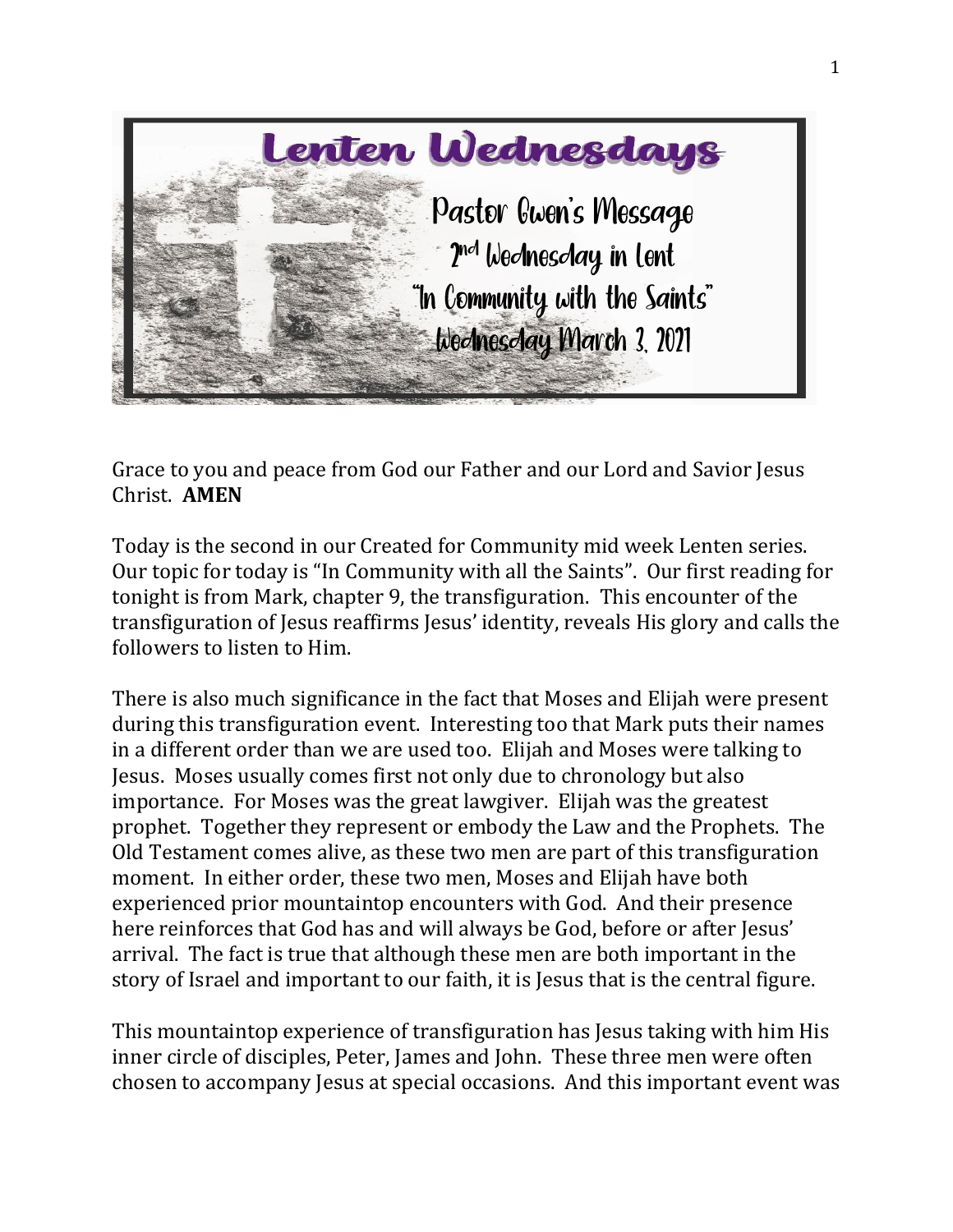no different. Going up the mountain was also significant as it is where people encounter God.

So here we have a very important event in the life of Jesus where Moses and Elijah of old and Peter, James and John of current day experience Jesus in a different light and hear from God, together. To me this was to signify that we all stand as equals before God. Whether we are generals in the army, doctors at the most prestigious hospital, garbage collectors, pastors, data entry clerks, sheepherders, tribal elders, or dads, we all stand before God as equals. And so it was with Moses, Elijah, Peter, James and John as they stood before a mighty God as their Savior was transfigured.

Folks we are bound for all time together as God's children, no matter what our occupation is, how sinful we are, or how outspoken we might become. We all are a fellowship of believers that keep searching for God in daily life, whether that life was 2000 years ago, last week or tonight. In fact we are all here tonight in this sanctuary to find the grace of God, to worship Him and uphold our faith. We do all of those things better as a group of believers than we can do alone. We need each other to witness to what God is doing in our lives.

Here at CTS that is why our coffee hour, men's group and quilting time are so important. Yes, we do make quilts for Lutheran World relief, study Scripture and tell stories, but we folks are in this life together. And not only are we connected to each other in the faith, but we are connected to the folks that came before us. How many times have we heard how blessed we are that the founders of this church faithfully paid off the mortgage or even built this beautiful facility for us to worship and serve in? Their profound stewardship and forward thinking faith allow us to be here tonight. For those people we should be thankful.

Also, think with me about the many Christians that have come before us. Martin Luther, who steered us in a right path and to the understanding that it is by faith alone in Christ alone through God's grace alone that we are saved. Or how about the martyrs hundreds of years before that kept the faith alive? What of the faithful men that were present at the council of Hippo that selected writing to be in our cannon, our Bible. We should continue to think about all those that have gone before us. Bringing it closer to home, how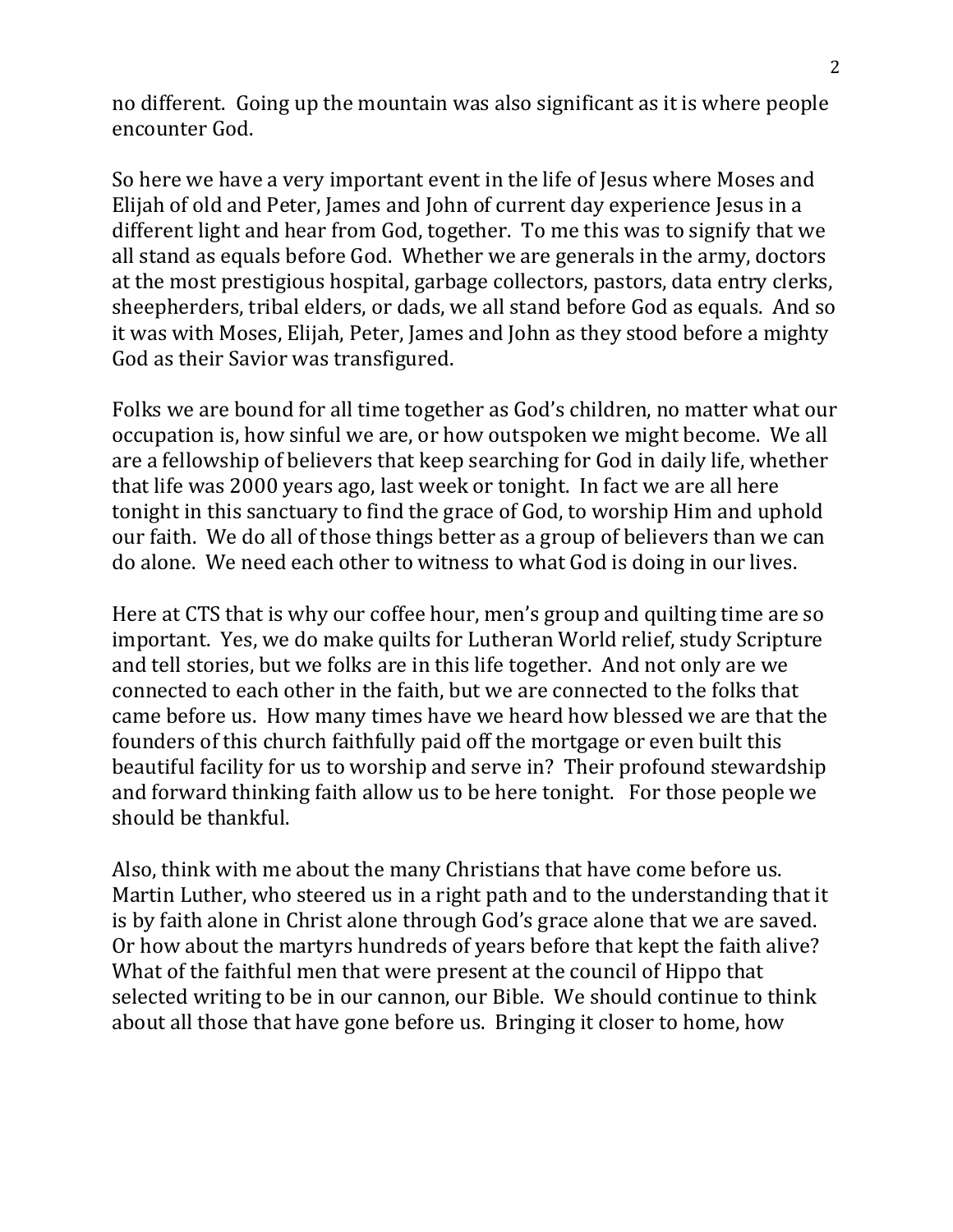about our personal saints: grandma, mom, dad, Aunt Louise, and all that have influenced our faith journey.

Let's take a minute to open your hymnals to page 104 for a minute. Have you ever noted the difference between the Nicene Creed and the Apostles Creed? What do you notice? Length certainly. What else? We and I. "I" being the singular nominative pronoun and "We" being the plural nominative pronoun. And even when we use the Apostles Creed what do I usually say. "Let us confess our faith together in the words of the Apostles Creed."

Folks we are all in this together over time and space, we are all children of One Heavenly Father.

Now look down at the bottom of p 105. The prayers of intercession are described here. They usually begin each Sunday with something like the statement printed. "With the whole people of God in Christ Jesus, let us pray." Each week our assisting minister leads us in this prayer. Usually, there are six petitions that they follow for each particular Sunday. Note the first one, for the church universal. That means the church of Jesus Christ in all places and for all times. Usually the last petition is for the saints that have gone before us. Last Sunday the words, Liz used to lead us in the final petition were "Lead us by your example of all the saints whom you have called to take up their cross and follow you, that together we may find our lives in you. Hear us, O God." Saints are those that have died in the faith as well as those still living who have shared the faith with others.

Tonight, I also read the text from Romans, that reminds us that Abraham's descendants whom we are, are heirs to the faith. God's grace is promised to all Abraham's descendants. If we share the faith of Abraham this promise is ours as well. Verses 23-25 of chapter 4, Paul says, that "The words, "it was reckoned to him" were written not for his sake alone, but for ours also. It will be reckoned to us who believe in him who raised Jesus our Lord from the dead, who was handed over to death for our trespasses and was raised for our justification."

This was the same passage that Max Lucado used in our Unshakeable Hope study two weeks ago when he talked about our inheritance, that we are an heir of God and coheir with Christ. We are all children of God and have a right to the family jewels and fortune of heaven. Just as the Israelites had to trust